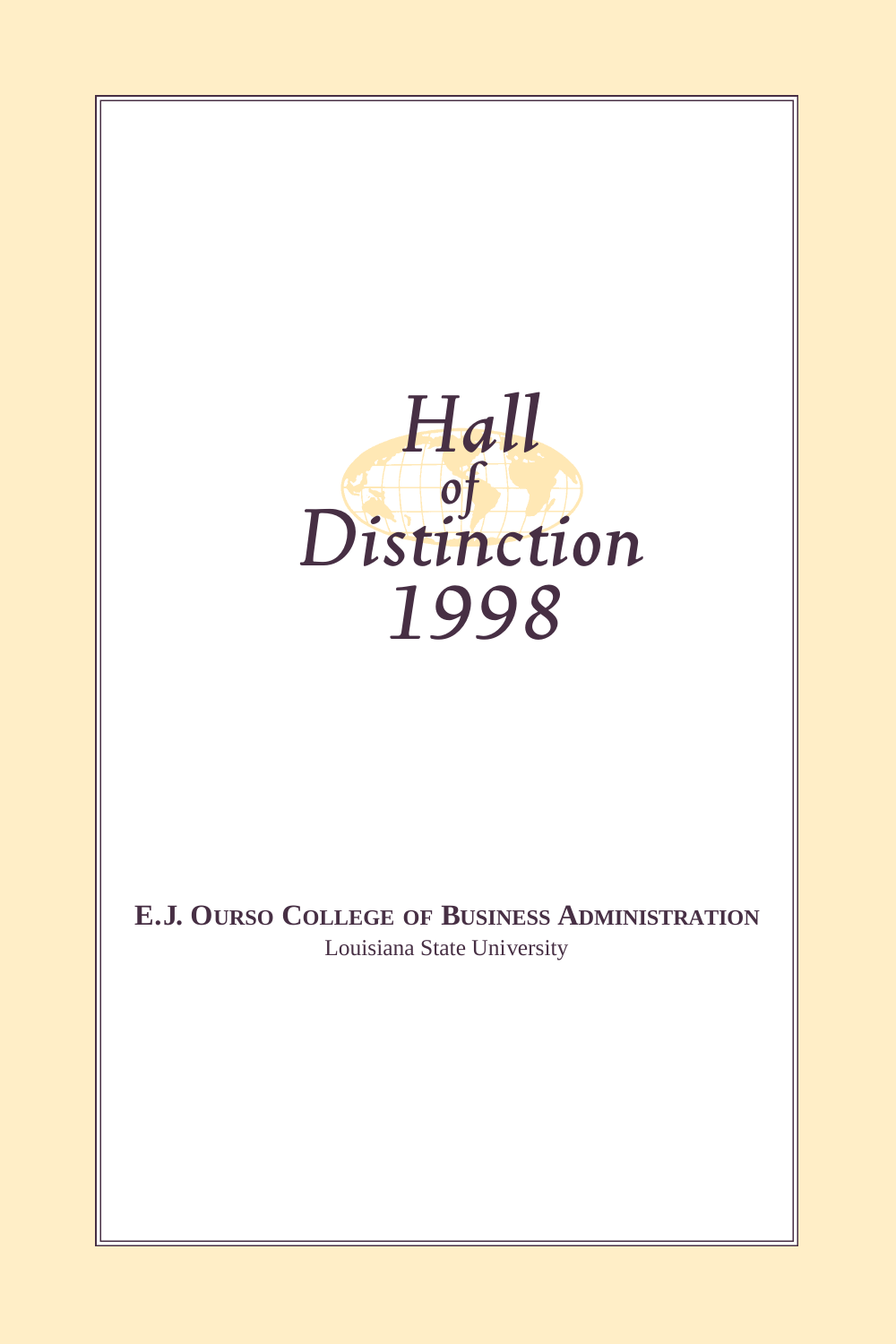

HALL OF DISTINCTION E. J. OURSO COLLEGE OF BUSINESS ADMINISTRATION

#### **Program**

*Welcome and Introductions* Dean Thomas D. Clark, Jr. E. J. Ourso College of Business Administration

*Musical Selection*

*Invocation*

*Remarks*

*Chef Introduction of Menu*

*Dinner*

*Induction Ceremonies*

*Inductees* **Carol M. Calkins U.J. LeGrange A. Emmet Stephenson, Jr.**

*Closing Remarks*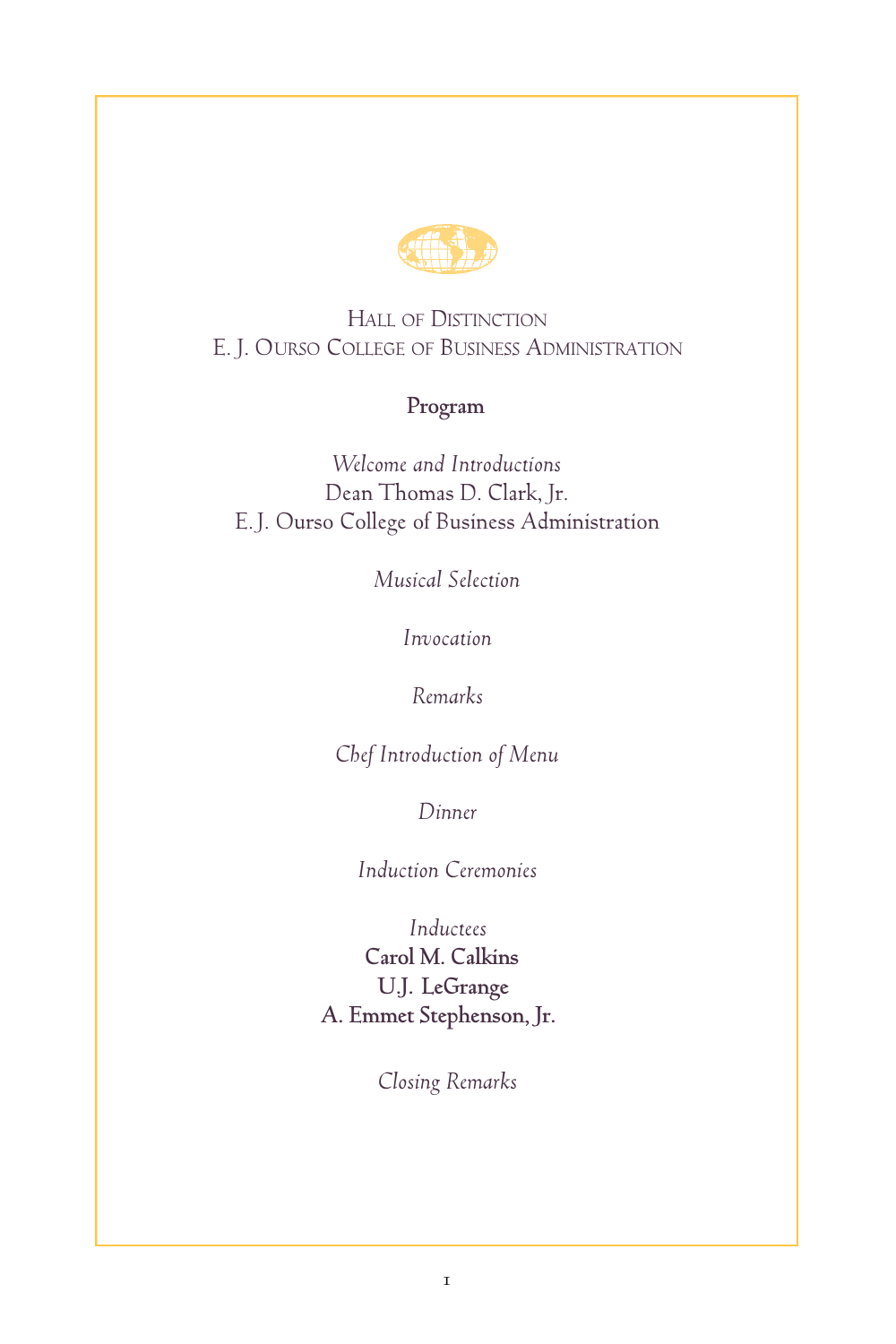

# *Carol M. Calkins*



The Services group based in Dallas, Texas, received her B.S. in accounting in May of 1970.<br>Calkins joined the Louisiana Department of Revenue and Taxation as a field auditor in Baton<br>Rouge. In 1972, she transferred to the arol M. Calkins, regional tax partner for the Price Waterhouse Multistate Tax Consulting Services group based in Dallas, Texas, received her B.S. in accounting in May of 1970.  $\sim$  Calkins joined the Louisiana Department of Revenue and Taxation as a field auditor in Baton ing in the manufacturing and oil and gas industries. In 1976, she became the area supervisor based in Dallas.

During this period in her career, she traveled extensively for the department, auditing large outof-state taxpayers from New York City to Los Angeles.

After 11 years, she changed to the other side of the table by joining Sun Oil Company of Delaware, now known as ORYX, as the state tax supervisor responsible for compliance, audit, legislation, litigation, and planning.

During her six years with Sun, she played a key role in formulating proactive state tax legislation in Louisiana, Oklahoma, and Texas. She also served as the Dallas chapter president of the Institute of Management Accountants, formerly known as the National Association of Accountants. Additionally, she served as vice president for the Dallas chapter of the LSU Alumni Association. In addition, she was an active member of the California Business Coalition that was formed to modify the California statute to provide for a water's edge election. The Committee on State Taxation (COST) and the American Petroleum Institute State and Local Income/Franchise Tax committee also benefited from her involvement. She served on various committees and was the incoming chairman of the API SLIFT committee when she joined Price Waterhouse.

Building and creating are key words that enticed Calkins to join the newly formed Special Practice Unit of state taxation at Price Waterhouse in 1986. She quickly grew the practice into a full service group with specialists in income/franchise, sales and use, and property tax. Eighteen months ago, she was asked to merge two regions, resulting in a new organization with 150 full-time state tax specialists. Calkins also serves as Price Waterhouse's national co-chair on diversity.

Always looking for opportunities and challenges and a way to serve, Calkins served as the chair of the State Taxation Committee of the Texas Society of Certified Public Accountants for four years. During the past year, she has participated in several national task forces, including the Sales Tax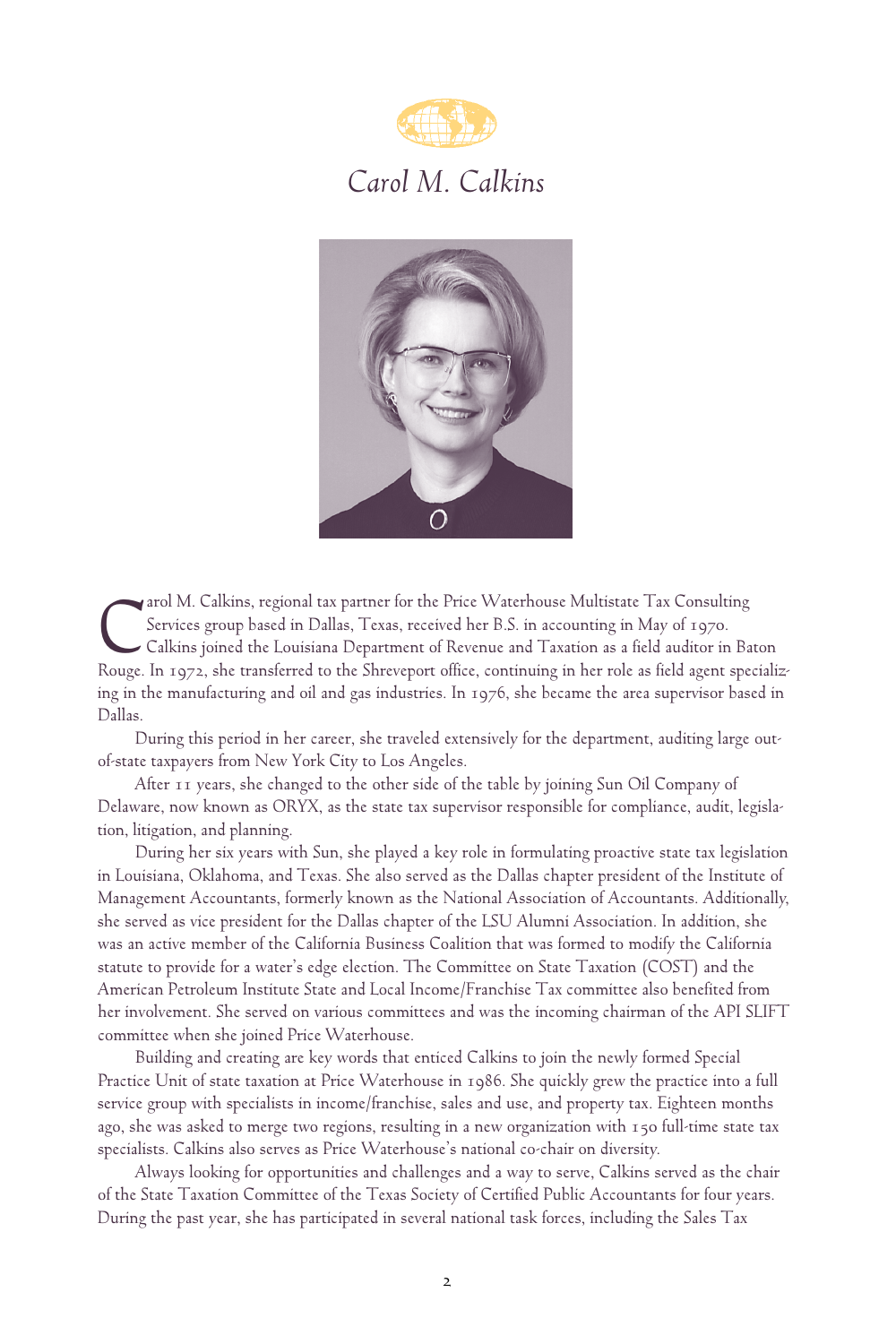Simplification Tax Force and the American Institute of Certified Public Accountants Task Force on Electronic Commerce in her role as a committee member of the State Taxation committee of that organization. Most recently in the Dallas community, she has served on the board and the finance committee of the Dallas Theater Center, as treasurer of the Dallas Theater Center Endowment Fund, and continues to support her alumni association of the Richardson Plano Chapter of Pi Beta Phi.

Calkins is a nationally recognized specialist on state taxation and is a frequent speaker at many national programs and conferences, including California Tax Policy Conference, COST, FTA, Georgetown, IADC, Institute of Property Taxation, MTC, New York University, Tax Executives Institute, Texas Tax Policy Conference, and the TSCPA State Taxation Conference. She has testified as an expert on franchise tax before the Texas Legislature's Select Committee on Taxation. In addition, she has testified before the Multistate Tax Commission. Calkins has authored several articles on electronic commerce, the deregulation of the electric utility industry, and the impact of legislation on the oil and gas industry.

Family is an important part of her life, as evidenced by her active participation in the parents' organizations of Trinity Christian Academy. She is currently serving as a junior room mother and as chair of the Junior-Senior Banquet.

Calkins is the mother of two children, Jennifer Jean Bordelon, a sophomore at the University of Texas in Austin, and Joseph "Paul" Bordelon, a junior at Trinity Christian Academy.

Calkins, who was born in Nebraska, is the oldest of five children (Bill, Ron, Scott, and Karen) all of whom have graduated from the LSU system. Her parents, Harold and Jean Calkins, currently reside in Baton Rouge and are avid Tiger fans!

With LSU always in her heart, she has actively worked to raise funds for the alumni endowed Greer Chair, hosting a fundraising event in Dallas this past October.

#### *Reflections of Carol M. Calkins*

agniappe. That's the word that came to mind after I wiped away the tears on hearing from Dear<br>Tom Clark about this extraordinary honor. What a marvelous something extra the E. J. Ourso<br>College of Business Administration Ha agniappe. That's the word that came to mind after I wiped away the tears on hearing from Dean Tom Clark about this extraordinary honor. What a marvelous something extra the E. J. Ourso College of Business Administration Hall of Distinction award is. It's a totally unexpected gift in the business world. It is most humbling to be included among this year's distinguished group of honorees. And to think that I almost did not come to Baton Rouge. My high school classmates insisted that if I went to the University, I would just be a number, a cipher lost among 25,000 other students. My parents and classmate, Jim West, of Airline High School in Bossier City, Louisiana (Jim also came to LSU, to play football) convinced me that the others were wrong. They helped me realize that I could make a difference and adequately prepare myself for the real world no matter where I chose to go, no matter how big the university was.

So in the fall of 1966, I enrolled, sight unseen. I remember getting my first glimpse of the Mississippi River when my parents drove me to campus at the beginning of that freshman year. I had moved with my family from Iowa to Louisiana the previous year, but I'd never been to the Baton Rouge area before. Somehow, I had it in my mind that the Mississippi was the Red River. It was a shock the first time I saw an ocean-going tanker cruising up the river. The people around me had a good laugh at my expense as they heard me exclaim that ocean-going vessels just didn't cruise the Red River.

As I reflect on those first fall days of 1966, I recall what it was that separated me and the other freshmen from the rest; we were stumblers. The big, gnarled roots of the old oak trees had a way of reaching out to trip us up. Too, there were the countless umbrellas we lost attempting to keep dry from the unceasing and drenching rains. Like many of my classmates, I had no clue then what the future would hold. I certainly didn't know that I would some day return to receive such a wonderful award. Generally, freshmen don't know what they want to major in, and I was no exception. But by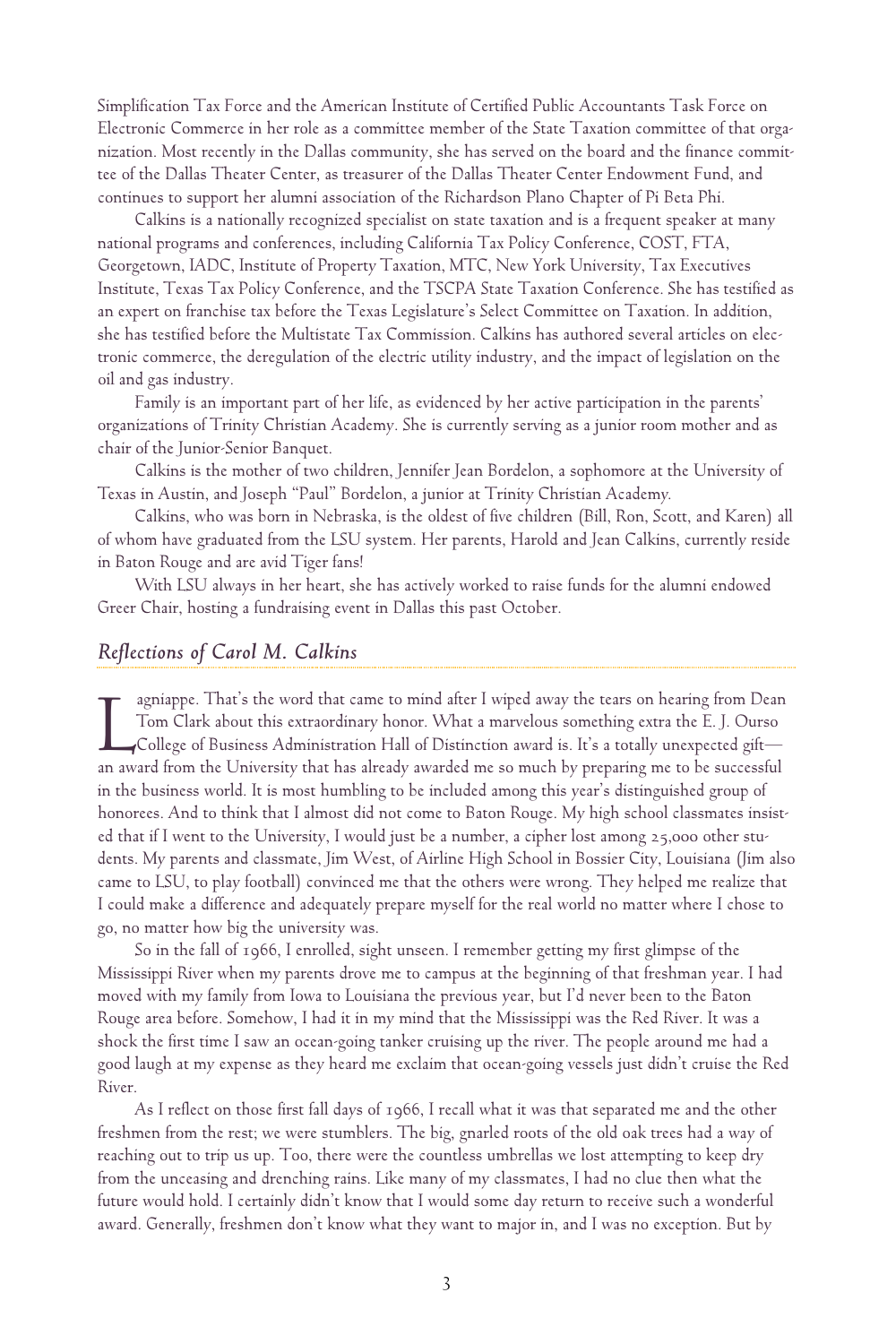my junior year, I found myself gravitating toward business. At the time, LSU had a well-designed Junior Division program that allowed business majors to declare their intentions. Wonderful professors—like Bill Elliott, Fritz McCameron, Dr. Morrison (he may have had a first name, but we never knew it—we called him Chuckles because he would laugh after he had written an offsetting entry), Dr. Swyers, and Dr. Guerra, a visiting professor—encouraged me to pursue studies in business and accounting.

I am especially grateful to Dr. Guerra. It was he who pulled me aside and said, "Carol, why don't you consider a career in accounting? I have faith in you and believe that you will excel." Never looking back, I jumped right in and have loved the profession since my first course. Well, maybe love isn't exactly the right word to describe cost accounting!

I found that involvement in activities outside the lecture halls and classrooms was the solution to keep from being lost in the crowd. I formed long-lasting friendships when I joined the Celebrity Showcase of the Student Union and became a sophomore adviser at Power Hall. Student government intrigued me, so I served as secretary-treasurer of the College of Business Administration. It was during this time that we joined with the administration to formulate plans for the new CEBA Building. It's been a joy to come back to visit and see what we dreamed of so long ago.

I was also treasurer of my sorority and learned much about budgeting, payroll, and "HR" issues, especially when I closed the kitchen because so much food was missing. Never take food away from hungry college students! I also accumulated important experiences working part-time off campus. One of my jobs was working as a teller at City National Bank. I used to sprint from my 11 a.m. class at Himes Hall, walk as fast as I could down the hill, stop briefly at McDonald's to grab a burger, and then go straight to the bank to be there by 12:30 p.m.

As most seniors did, I endured the sometimes difficult interview process to find a job after graduation. One of those interviews was with a Big Eight accounting firm (nothing to gain by naming names here). In my eagerness to get to the interview, I failed to take off my fraternity and sorority pins. The interviewer saw them and opened the conversation by telling me that I apparently was at LSU only to get a "Mrs." degree. The interview went downhill from there. Needless to say, I would love to find that guy today and say, "If you could see me now!"

Also that senior year, on the urging of LSU faculty members, I joined the National Association of Accountants, now known as the Institute of Management Accounting. Faculty members encouraged all students with accounting interests to join. It proved to be more good advice, as the institute would later be instrumental in my career development. I still reminisce with Scottie Kennedy about the night she and I filled out the applications. Our membership numbers were only one digit apart! What wonderful memories I have—both big and small. There were the challenging professors, a diverse student body, and the "can-do" attitude. There were fellow students who have been lifelong friends like Pat, Gerry, Bev, and Renee. And the University continues to send me new friends like Karen and Tom. As I look back, it's so clear how well the University fulfilled its obligation to help me get ready for later career and life challenges.

I am so honored to be recognized by the E. J. Ourso College of Business Administration. It goes beyond any expectation from one's alma mater. It's truly lagniappe.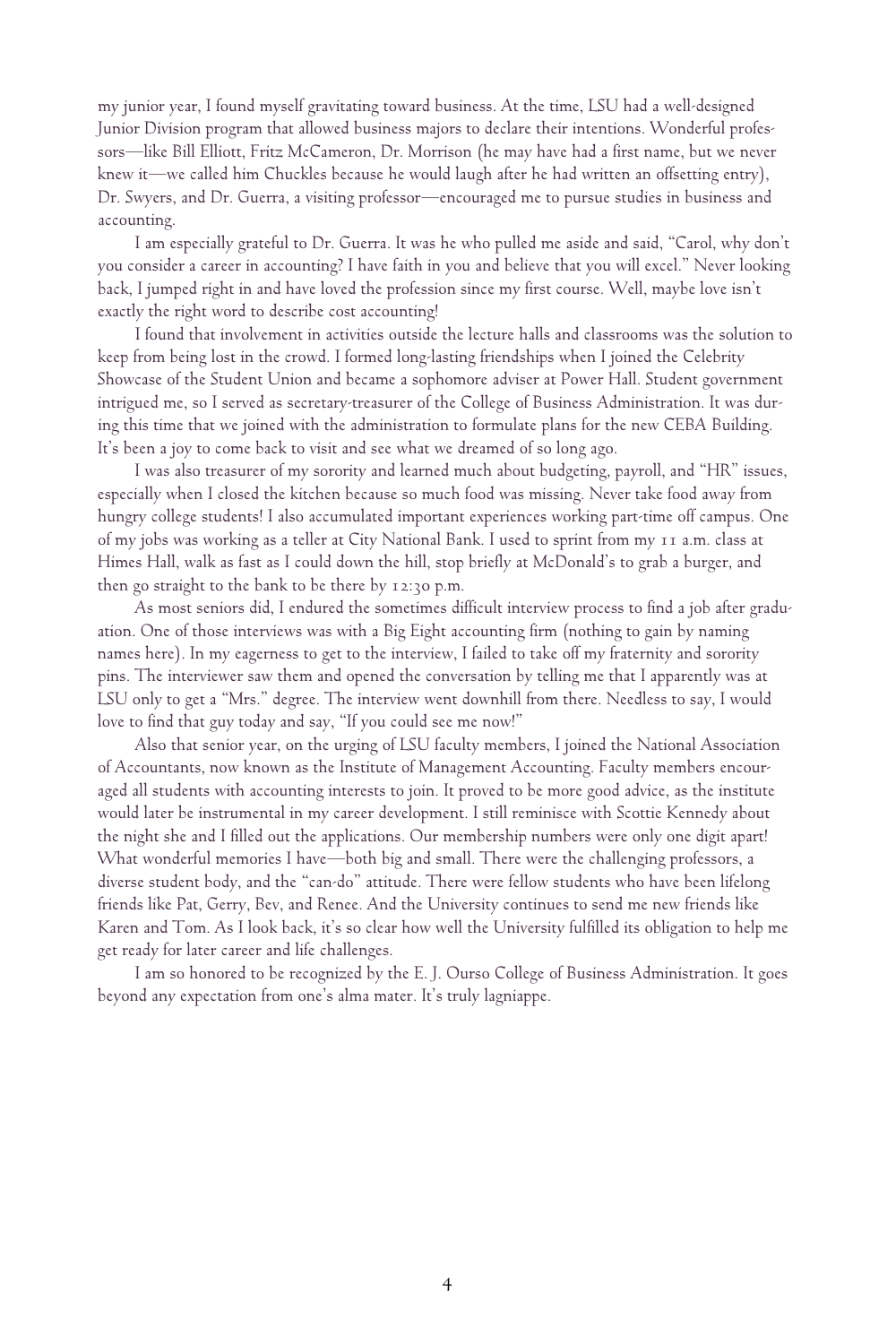

# *U. J. LeGrange*



ware olds at LSU have just finished their first year of college, and a good many of them don't yet know what their future holds. That was hardly the case with U. J.<br>He Grange. By the time the Gibson native celebrated his 1 ost 19-year-olds at LSU have just finished their first year of college, and a good many of them don't yet know what their future holds. That was hardly the case with U. J. LeGrange. By the time the Gibson native celebrated his 19th birthday, he had graduatjob with petroleum giant Exxon.

Today, at 67, LeGrange is seven years retired, having put in 40 years as a certified public accountant with the same company at which he launched his career. During that time, he went from accounts payable clerk to senior vice president. He also won numerous awards and earned much recognition—tributes to the work he did, and continues to do, for his company, profession, and community.

Since he gave up crunching and interpreting numbers, he has turned his attention to music. Although he has been a lover of music since childhood, LeGrange never had time to pursue the passion in his earlier years. Today, he's making up for lost time. Not only does he serve on the board of the Houston Symphony as vice president of finance, but he spends many hours on the piano, honing his own musical skills.

Despite a busy schedule, and living a state away, LeGrange remains deeply involved with his alma mater. "I think I had a very good career with Exxon and I credit a lot of that success to what I learned while I was at LSU."

LeGrange spent most of his childhood in Baton Rouge. He graduated from Catholic High School in three years (at that time, Louisiana high schools only went to the 11th grade) and attended LSU from 1948 to 1951.

LeGrange started with Exxon in Baton Rouge, where he stayed for about 11 years. From there the company sent him to Houston. Moves to New York and London followed, and eventually he settled in Houston. He and his wife, Barbara, have three children—two of whom graduated from LSU and four grandchildren. LeGrange's mother lives in Baton Rouge.

During his career, LeGrange served the accounting profession in a number of ways. He served on task forces for the Securities and Exchange Commission and the Financial Accounting Standards Board, among others. He also was heavily involved in the betterment of higher education. He served on advisory boards for Carnegie Mellon University, Columbia University, and LSU. His civic involvements include Junior Achievement, United Way, Boy Scouts, and Little League.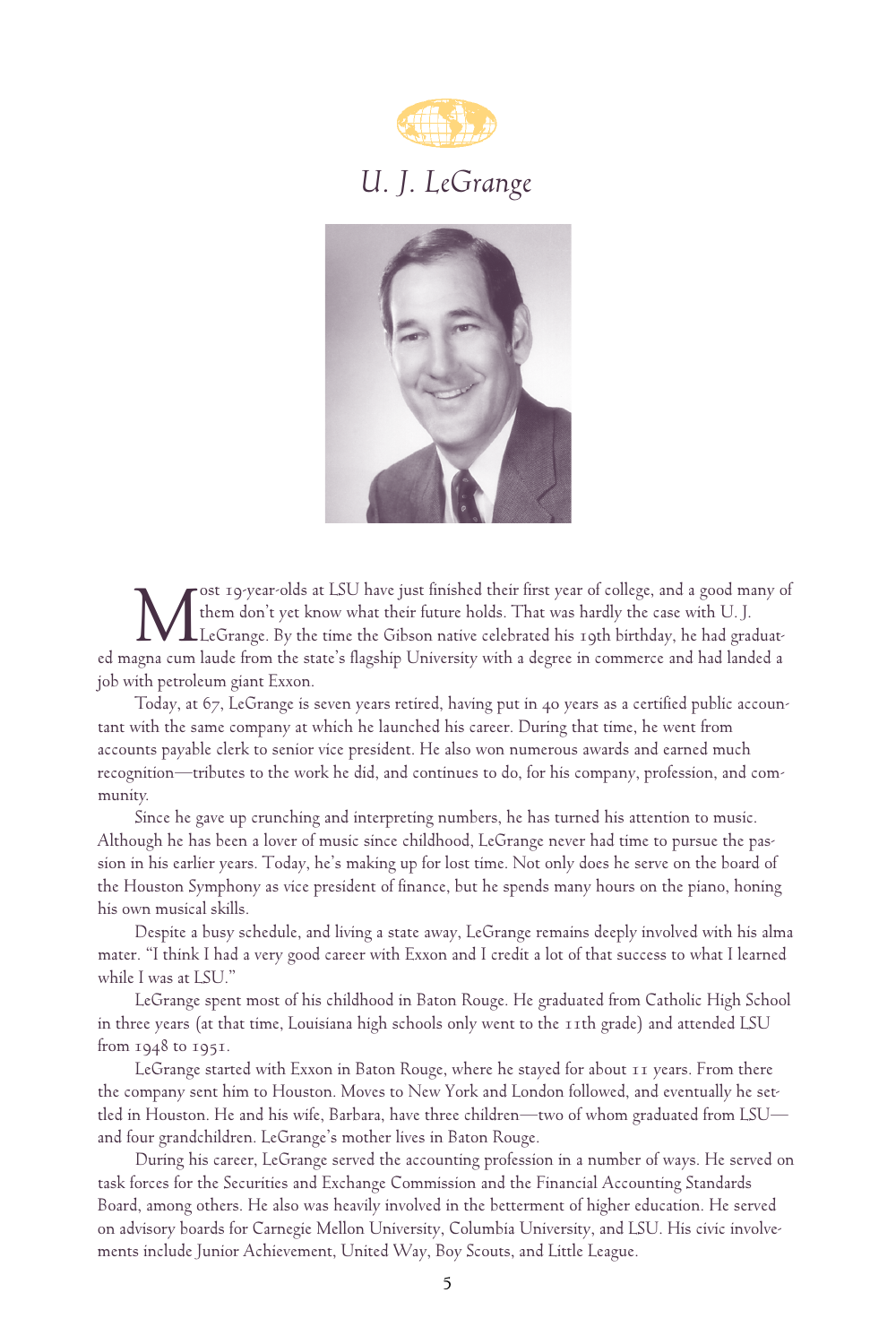For his efforts, LeGrange has been honored many times. Among his many accolades, he earned the LSU Foundation President's Award for Lifetime Support. In 1980, he was named Accountant of the Year for Industry by Beta Alpha Psi.

These days, LeGrange devotes much of his time to music. Although he had never played an instrument before retirement—"I started from ground zero," he said—his piano lessons have brought him a long way. "I have always liked music, but I didn't know anything about it," he conceded. "My fascination in New York was the Broadway theatre. But my interest goes back to the radio days in the 30s. That was our pastime, particularly the *Hit Parade*, and I just came to love that kind of music." In addition to playing piano, LeGrange has tried his hand as an inventor. He recently had a patent approved for a device designed to help fledgling pianists harmonize.

Meanwhile, LeGrange plans to "continue to take piano lessons and study music. I'm also writing music and will continue to do volunteer work with the Houston Symphony, as well as play a little golf."

#### *Reflections of U. J. LeGrange*

 $\prod_{\text{ed mv } z}$ he three years I spent at LSU are like a blur, since I went straight through, including two summer sessions. This necessitated taking 21 hours per semester and 10 hours or more each summer. All of this resulted in my graduation with a B.S. degree before I had reached my 20th birthday. The memories are long ago and vague, but I still recall the thrill of marching with the Pershing Rifles at the Sugar Bowl (even if Oklahoma did clobber the football team). There are fond memories of favorite faculty—Fair, Parsons, Megginson, Chisholm, and T. Harry Williams; and of Miss Hebert, the dean's secretary.

But my clearest recollection is of a later time when I was a young employee at Exxon and had to compete with M.B.A. graduates of Harvard, Wharton, Stanford, etc. That is when I realized that LSU had given me the necessary skills to hold my own in that great big competitive world away from campus. That is also when I realized that I had "learned to learn"—a skill that you use the rest of your life.

The role played by faculty in the process is what led me to begin funding endowed professorships in the college. Three of these are now fully funded, and I enjoy hearing from the professors about the projects that are supported from earnings on the endowments. My career at Exxon was both exciting and rewarding, and I was able to accomplish far more than I ever dreamed of when I graduated from LSU. I had originally never even thought about leaving Baton Rouge, but my family and I lived in Houston, New York, and London and loved it all.

Exxon was especially helpful in backing my personal interest in advancing the profession of accountancy. Through direct working relationships with the SEC, the Financial Accounting Standards Board, the AICPA, and other governmental and professional bodies, I was privileged to participate in significant changes in my own chosen profession. In fact, as I reflect on the past, I can see how blessed I really was. My wife of nearly 50 years was always there with her support, including working to pay my way through LSU. Both she and my children were willing to put up with the hardships of moving from city to city as my career progressed. And now I have four wonderful grandchildren through whom I can enjoy life all over again.

Since my retirement from Exxon, I have moved on to a new avocation—music. That old skill of "learning how to learn" has been put to good use as I try to cope with the complexities of the piano and the logic and makeup of music. I was thrilled recently to receive a U.S. patent for a music-training device that I developed; and I continue to learn new concepts daily as I take on the challenges of songwriting.

So, at this time, I am grateful to be recognized by my beloved alma mater in this special way. I hope that the examples of all of the inductees can serve as small measures of encouragement and guidance to the students of today and tomorrow.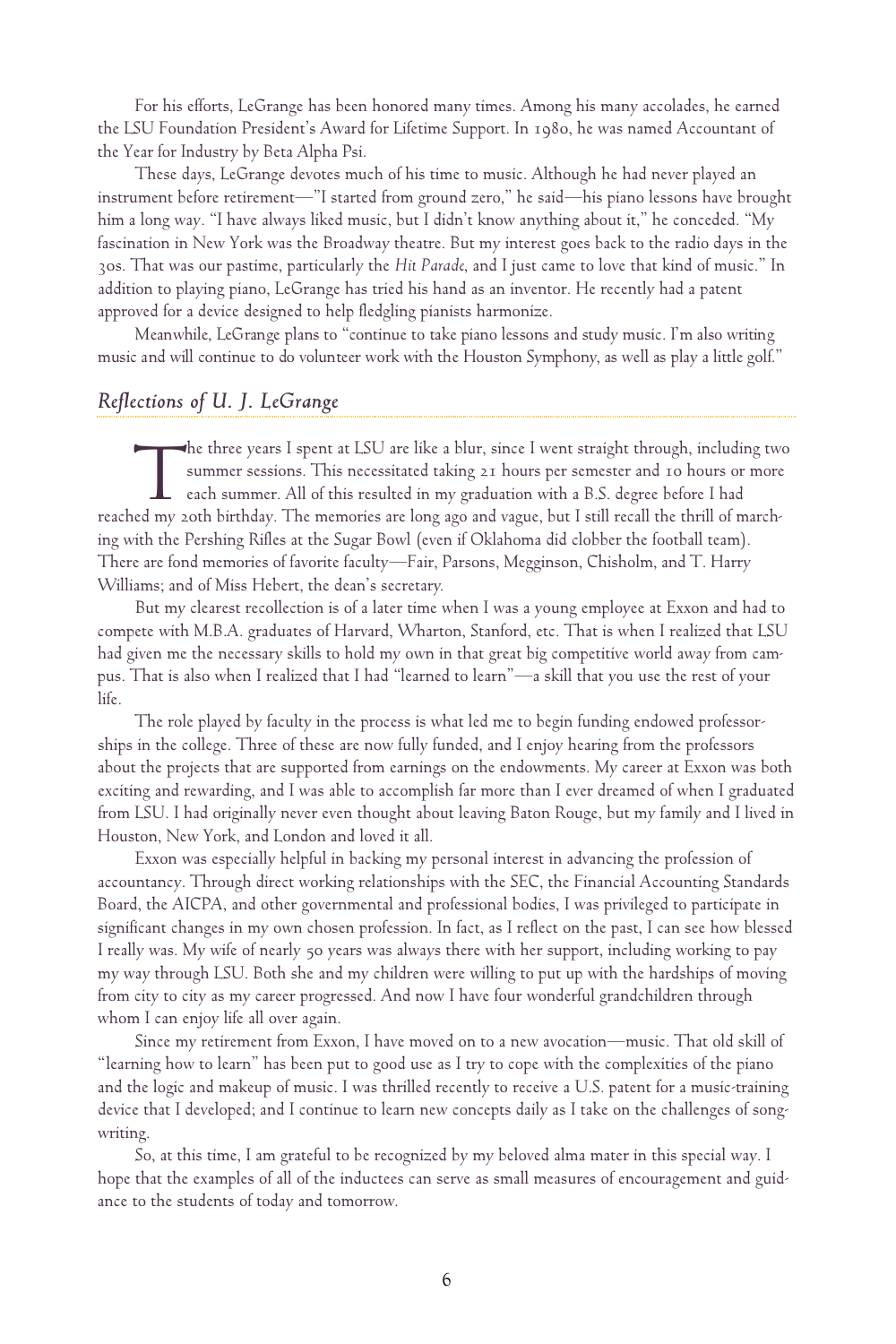

# *A. Emmet Stephenson, Jr.*



hether it's business or pleasure, A. Emmet Stephenson, Jr. has made a name for himself by going all out.

Wether it's business or pleasure, A. Emmet Stephenson, Jr. has made a name for himsel<br>going all out.<br>In the world of finance and entrepreneurship, this has meant starting and running com<br>nies, serving on boards of director In the world of finance and entrepreneurship, this has meant starting and running compatime to relax, Stephenson has gone at it with equal fervor. Trips to the North Pole, the Amazon River, and Mt. Everest are but a few of the exotic adventures in which he has taken part.

Stephenson, 52, founder of Denver-based Stephenson and Company and Stephenson Merchant Banking, Inc., currently serves as president and chief executive officer of both firms. Also, he is a founder and chairman of Startek, Inc. (NYSE), General Communications, Inc., and Circle Corp. He is a director of Danaher Corp. (NYSE) and is founder and was chairman of Charter Bank and Trust until it was sold in 1996. Between them, Startek and General Communications garnered eight years on the cover of *Inc.* magazine as members of the INC 500.

Stephenson grew up in Bastrop, Louisiana, and attended LSU in the mid-1960s. A finance major, he graduated magna cum laude in 1967, and ranked first in his class. In addition, he was student president of the College of Business Administration.

After graduating from LSU, Stephenson went on to the Harvard Business School, where he received a Master of Business Administration in investment management and finance. At Harvard, he was the Ralph Thomas Sayles Fellow in Investments and was president of the Finance Club.

Civic activities include having served as international president of the Harvard Business School Alumni Association, chairman and president of the Metro Denver Executive Club, and chairman and president of the Colorado Harvard Business School Club. Stephenson is a National Trustee of the National Symphony Orchestra at the John F. Kennedy Center for the Performing Arts in Washington, D.C.

His spare time is spent doing what many people would find anything but relaxing—exotic travel mixed with adventure. He has traveled to Africa, India, China, Vietnam, and even was an observer on an expedition to raise part of the Titanic. His hobbies include scuba diving, skiing, tennis, movies, and oil painting. He also enjoys building collections: space exploration artifacts, Norman Rockwell paintings, and Napoleonic documents and artifacts. His collection of space artifacts is currently on exhibit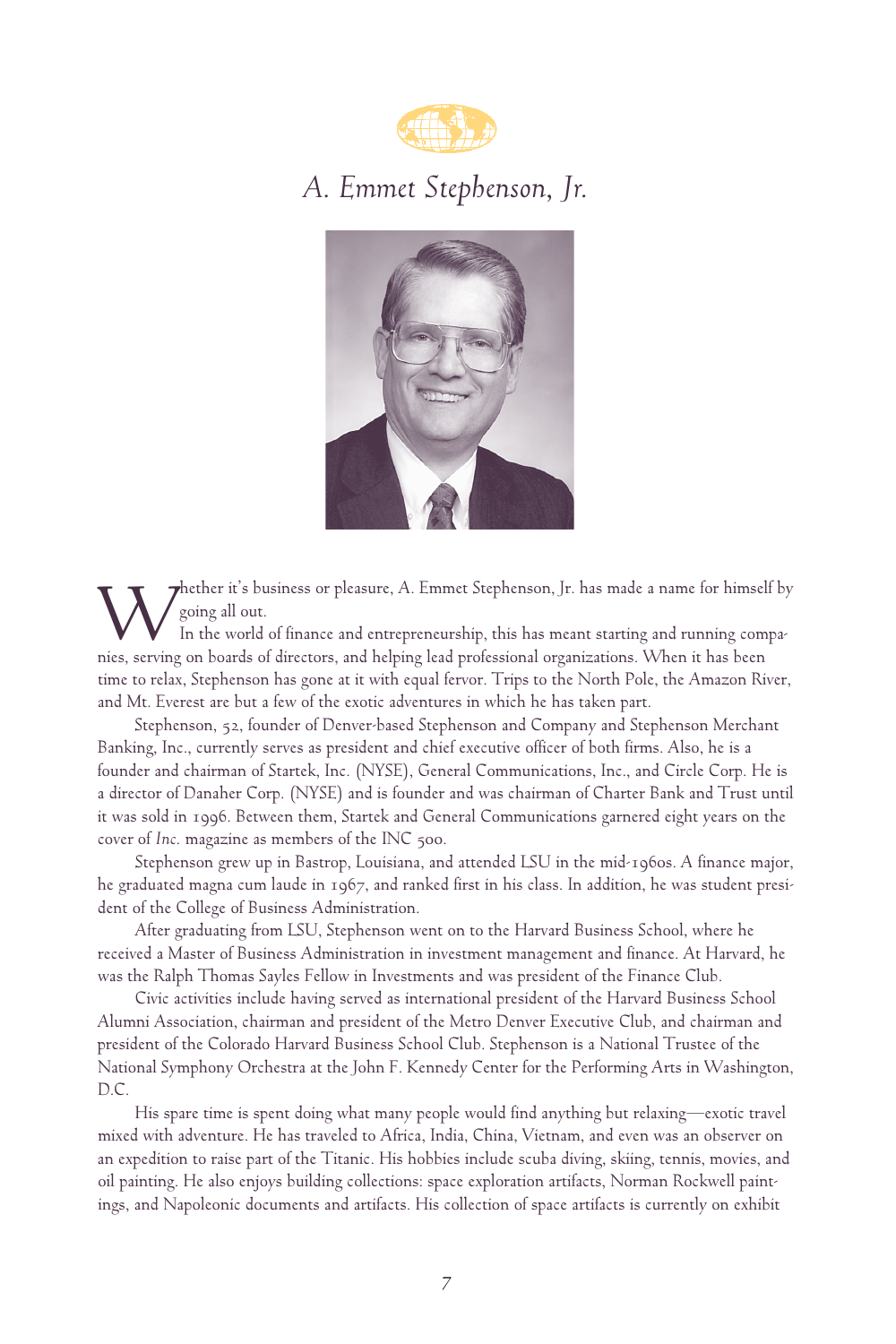at the National Air and Space Museum at the Smithsonian in Washington, D.C., and at Space Center Houston.

Stephenson is one of the E. J. Ourso College of Business Administration's biggest supporters. About 12 years ago, he contributed half of the seed money to start the entrepreneur program at the business school and helped recruit Bob Justis to organize it. He has continued his involvement with the program by giving speeches to both the undergraduate and graduate entrepreneurship classes.

He is a Chartered Financial Analyst, a member of the Chief Executives Organization, and a member of the World Presidents' Organization. He was a member of the Young Presidents' Organization for 11 years, where he served as chairman of his chapter.

Stephenson is on the advisory boards of the First Berkshire Fund and Capital Resource Partners, LP, and has been an Underwriting Member of Lloyd's of London in England. He is publisher of *Law Enforcement Product News, Public Safety Product News*, and the *Colorado Book*. Stephenson has also served as a director of Mountain Parks Financial Corp., a holding company with 22 banks in Colorado.

He is a member of the Associates Council of Templeton College at Oxford University in England and is on the national steering committee of the Norman Rockwell Museum in Stockbridge, Massachusetts. He has served on the Colorado Small Business Council, has been in Leadership Denver, and was a Colorado Delegate to the White House Conference on Small Business. Stephenson has been inducted into the *Inc*. magazine Hall of Fame and is recognized in *Who's Who in America* and *Who's Who in the World*. He is a member of Thunderbird Country Club in Rancho Mirage, California, Jonathan Club in Los Angeles, Annabel's in London, Glenmoor Country Club in Denver, Denver Petroleum Club, and Harvard Clubs of New York City and Boston. He is also a member of the Colorado Press Association and the Harvard Business School Clubs of New York City, Southern California, and Orange County.

Stephenson is married to the former Toni Lyn Edwards, who is also an alumna of LSU and Harvard Business School, and they have one daughter, Tessa Lyn, age 17.

#### *Reflections of A. Emmet Stephenson, Jr.*

ny now can I fully appreciate the importance of the wonderful experiences I had at LSU. In addition to the extraordinary support given to me by my mom and dad, both the education and the extracurriculars were essential par nly now can I fully appreciate the importance of the wonderful experiences I had at LSU. In addition to the extraordinary support given to me by my mom and dad, both the education and the extracurriculars were essential parts of the foundation upon which everything since overwhelmed by the great positives of my college years—the great teachers, the stimulating activities, and the wonderful friends. Entrepreneurship, as I practice it, is nurtured by the desire for variety, the love of learning, and the motivation to get things done even if you are running the risk of occasional failure because you are not tolerant of standing still, much less standing in line behind everyone else. My dad gave me a wonderful gift of a desire to be self-employed, and I deeply wish he were alive to receive his rightful share of this honor. Competing at LSU was critical in my growth from a small town in North Louisiana to winning globally in business.

Academically, I discovered at LSU what has become my life's work. Professor Donald Vaughn and Baton Rouge stockbroker Bob Blumberg got me interested in the investment world, and my business career has sprung largely from that activity. Dr. Timmons, my child psychology teacher, gave me an intelligent, practical way to raise my daughter Tessa, of whom I am very proud. T. Harry Williams brought history to life and made me proud of being a southerner. Dr. George Fair got me interested in computers when they were still punch card decks and COBOL programming, and as a result I have benefited enormously from the new world of PCs and the Internet. Probably my most vivid memories of the classroom were the afternoons spent in the business law classes of Professor John Davidson. I left his classroom day after day with a sore jaw from the constant laughter that made absorption of an otherwise tedious subject outright fun.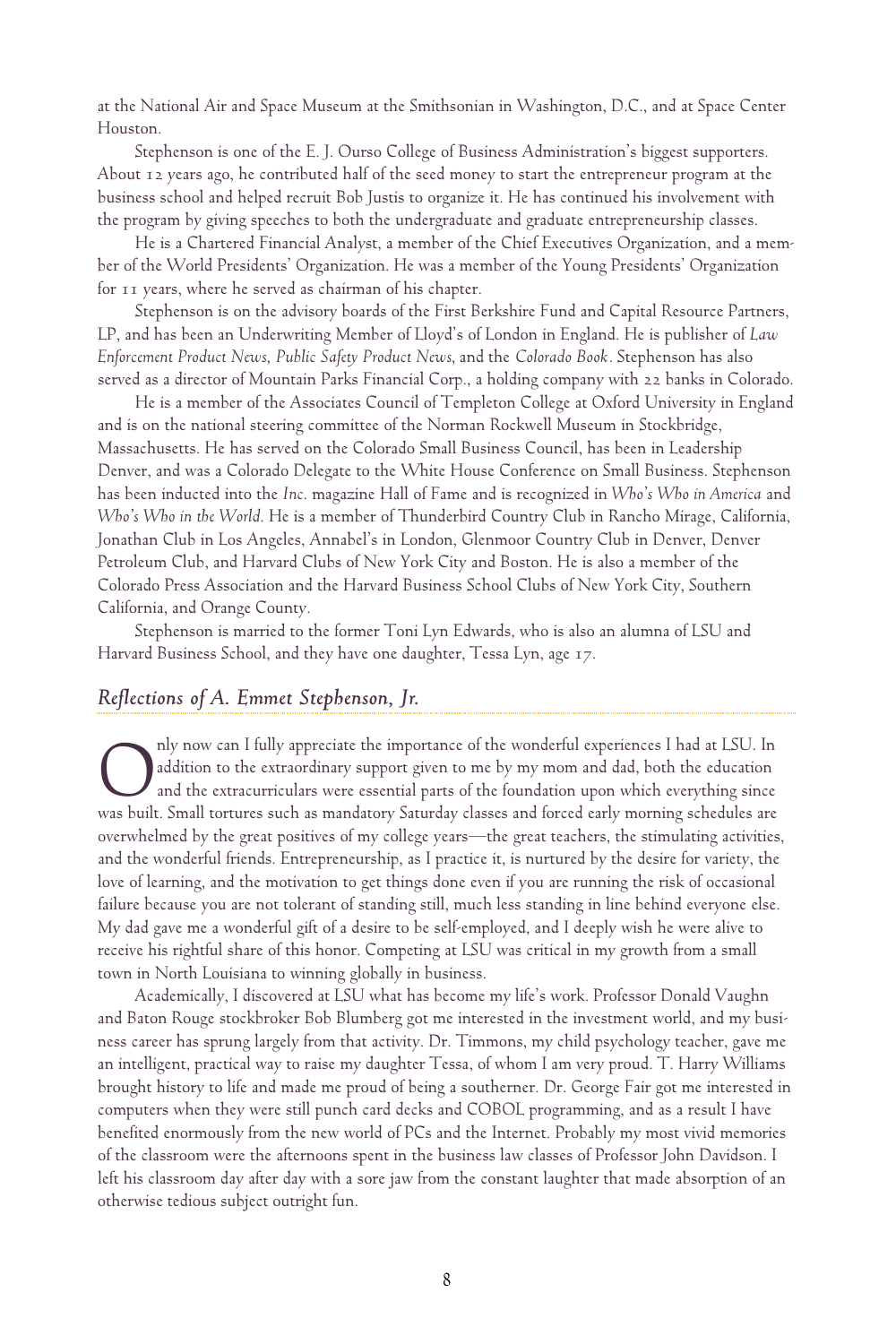Finally, among my LSU mentors were two leaders who were not teachers. Dean William Ross took me under his wing and helped me repeatedly by offering opportunities to compete for awards such as the Greater Washington, D.C., Scholarship, the best part of which was a summer job working for U.S. Sen. Russell Long. Dean of Men Arden O. French with whom I worked on the Interfraternity Council and other student activities, was an imposing figure on campus, but a man with a big heart and true regard for our welfare.

Paramount to me were the friends I had at LSU—my fraternity brothers at the Kappa Sigma house, the SGA leaders, and my business classmates in Himes Hall. I appreciate the friends who supported me in campus elections more than they will ever know. I will never forget the night when Gee Gee Hargon got up from studying for an exam he had to take the next day to accompany me around campus to introduce me when I was campaigning for president of the College of Business Administration. He didn't have to do that and probably shouldn't have—but he did, and we won.

Toni Edwards was the most important friend I had at LSU. I rekindled the romance with my kindergarten girlfriend, and we were married just after LSU graduation nearly 31 years ago. I went on to the Harvard Business School immediately after LSU, and two years later, after getting an M.B.A., we moved to Denver, Colorado, to go into business for ourselves. Together we started numerous companies, putting to good use all that we had learned about business and working successfully with people.

Fortunately, the success of our businesses has given us the opportunity to give back to the University of which we are so proud. About 12 years ago, we partnered with Roger Ogden to provide seed money for the entrepreneurship program at LSU. We persuaded Professor Bob Justis to come to Baton Rouge and set up the program, which has become widely recognized around the country as one of the best. Bob is focusing on development of education in entrepreneurship, family small business, and franchising—all of which have been part of my family's history.

Dean Tom Clark represents the best in the new generation of leadership of America's business schools. His priorities are to institutionalize excellent business education by endowing the all-important human resources at the business school—faculty, administrators, and students—through endowed chairs and scholarships. E. J. Ourso, for whom the business school is named, showed us the way. I hope others will follow his lead and help these two leaders accomplish their goals. The day I finished my last exam at LSU was one of the most fulfilling days of my life. Returning to the campus to be honored by induction into the Hall of Distinction is one of the nicest things to ever happen to me. For this honor, I am deeply grateful.